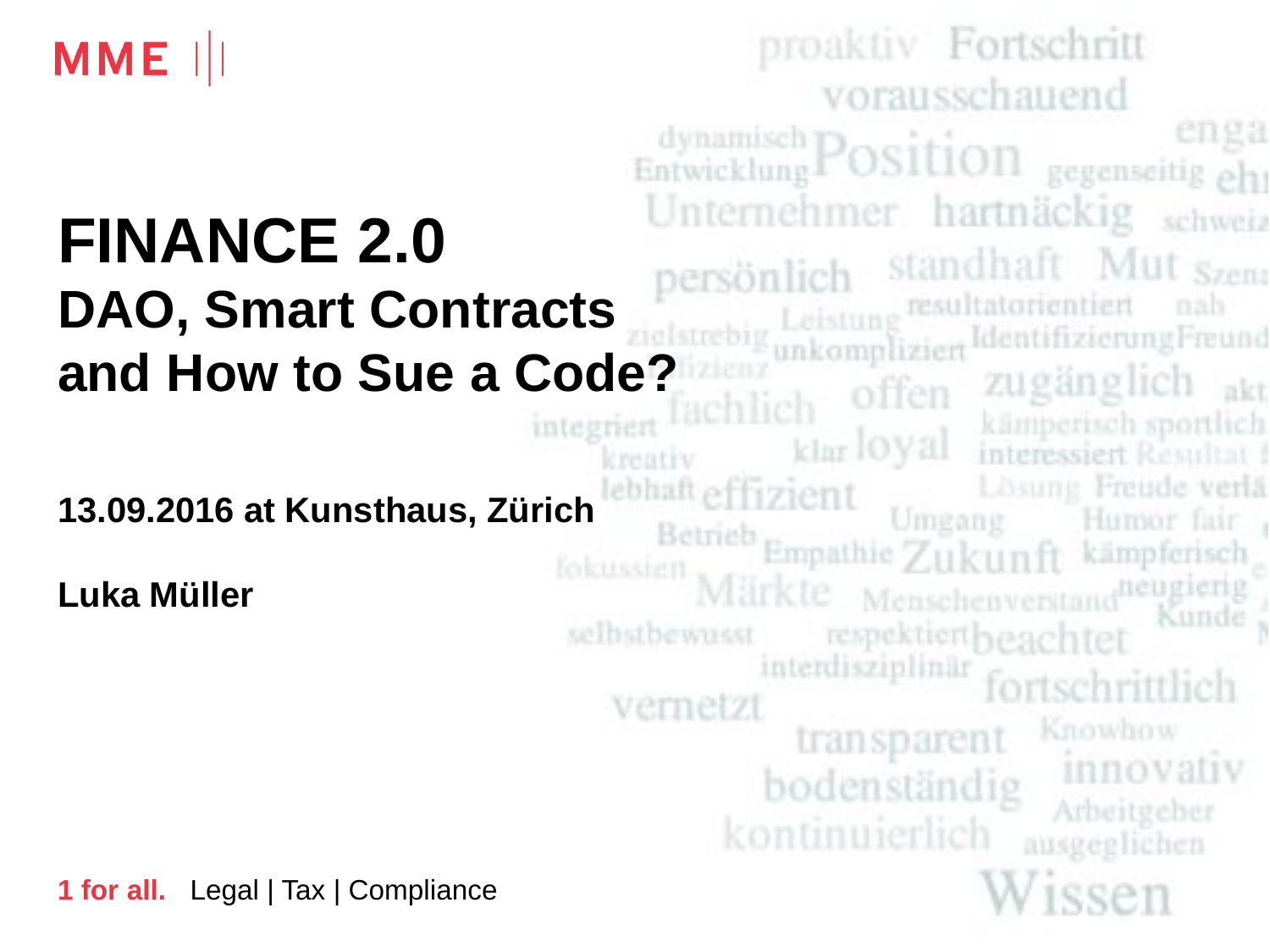### **Smart Contract Systems (SCS) V 1.0**

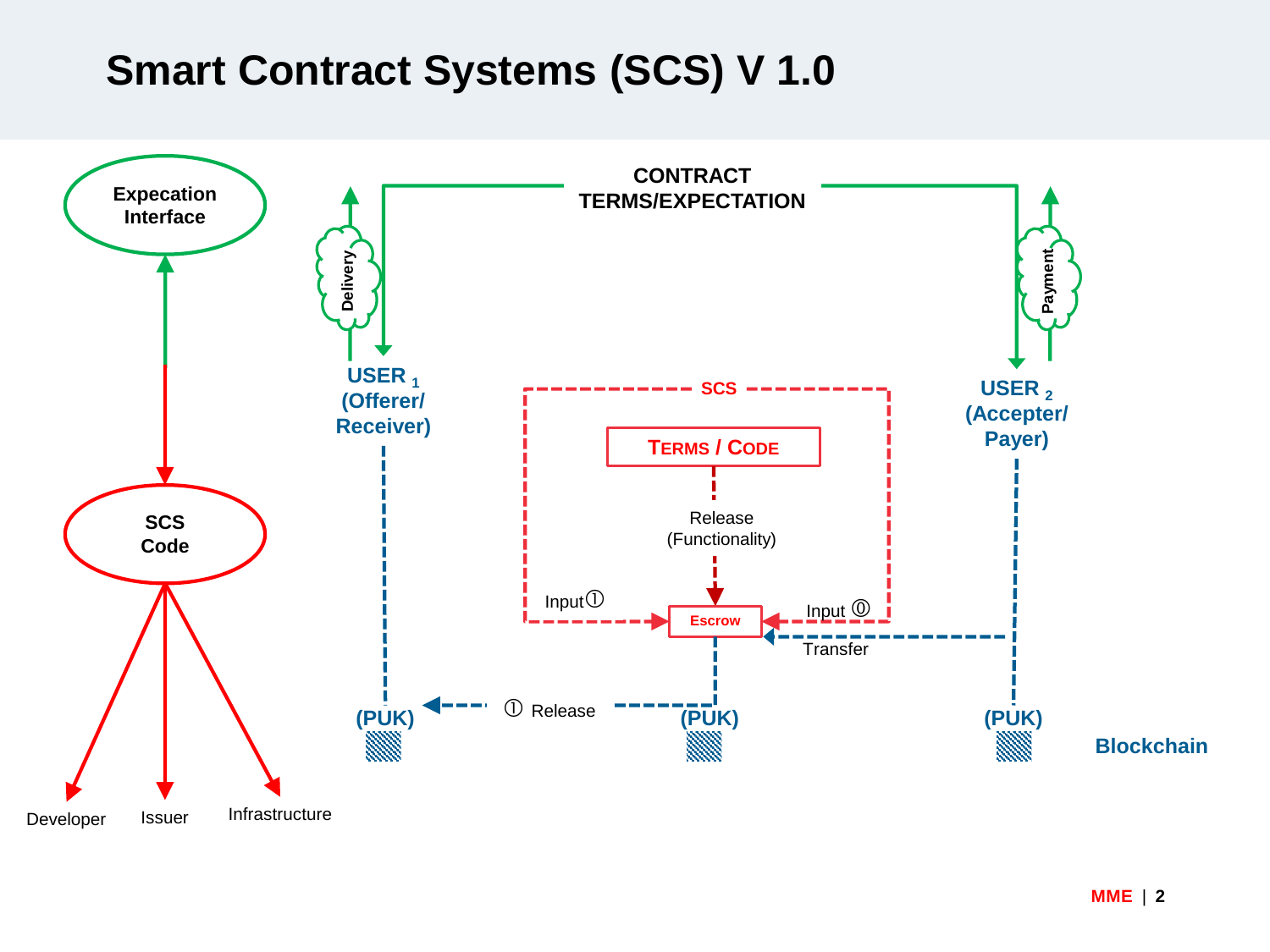## **DAO – V 1.0 / Expectation can create Liability**

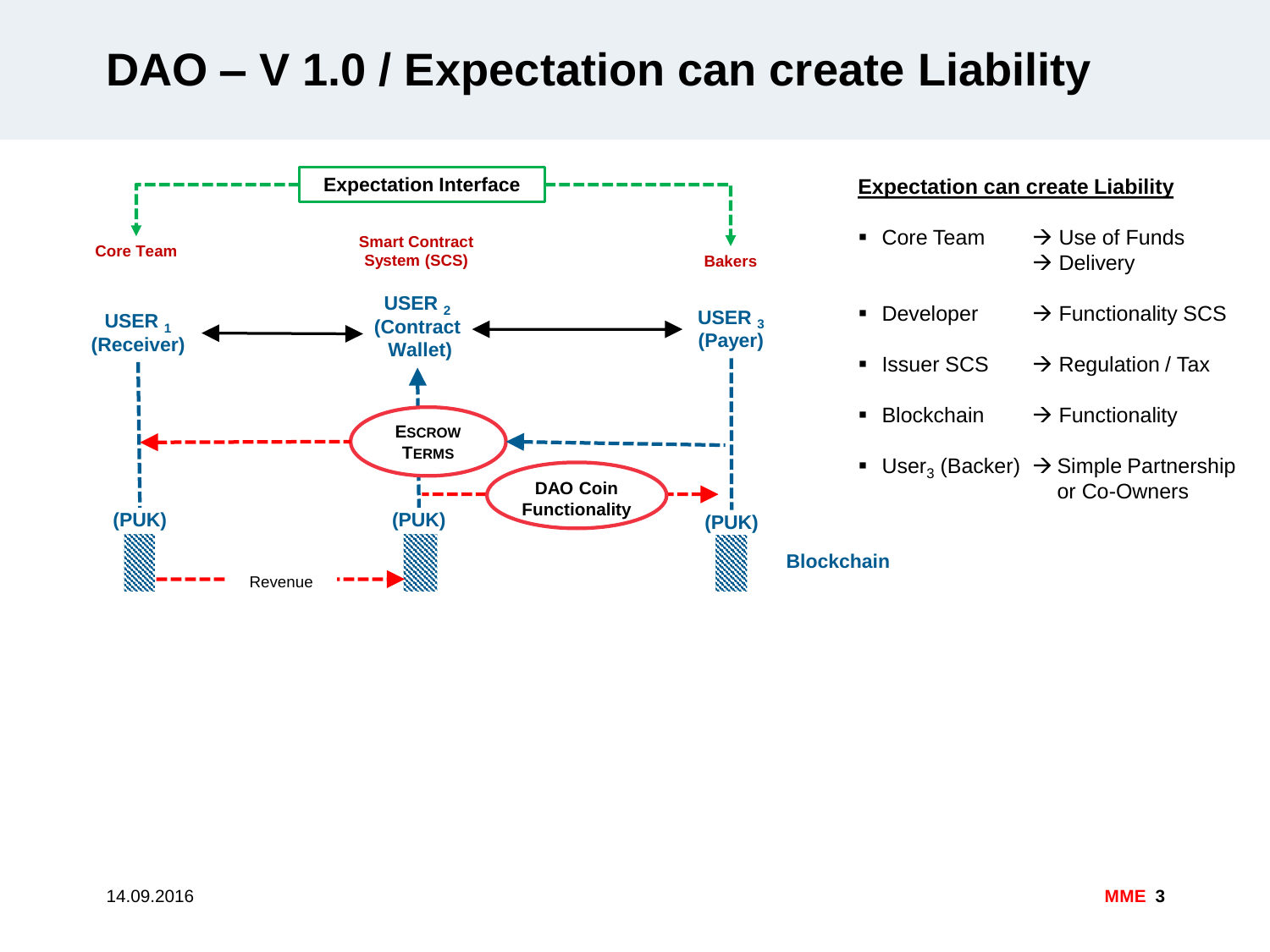## **Luka Müller**



Dr. Luka Müller, LL.M., Co- Founder of MME Legal Tax Compliance AG, with teams in Zurich and Zug. Since 2013 he has been involved in several blockchain projects. He was adviser and co-designer of the Ethereum pre-sale. MME advises, exchanges, gateways, wallet service provides, project develops. We are further specialized in decentralized, token based founding structures.

**Dr. Luka Müller** Legal Partner

luka.mueller@mme.ch www.mme.ch T +41 44 254 99 66 T +41 44 254 99 69(direkt) M +41 79 219 94 21